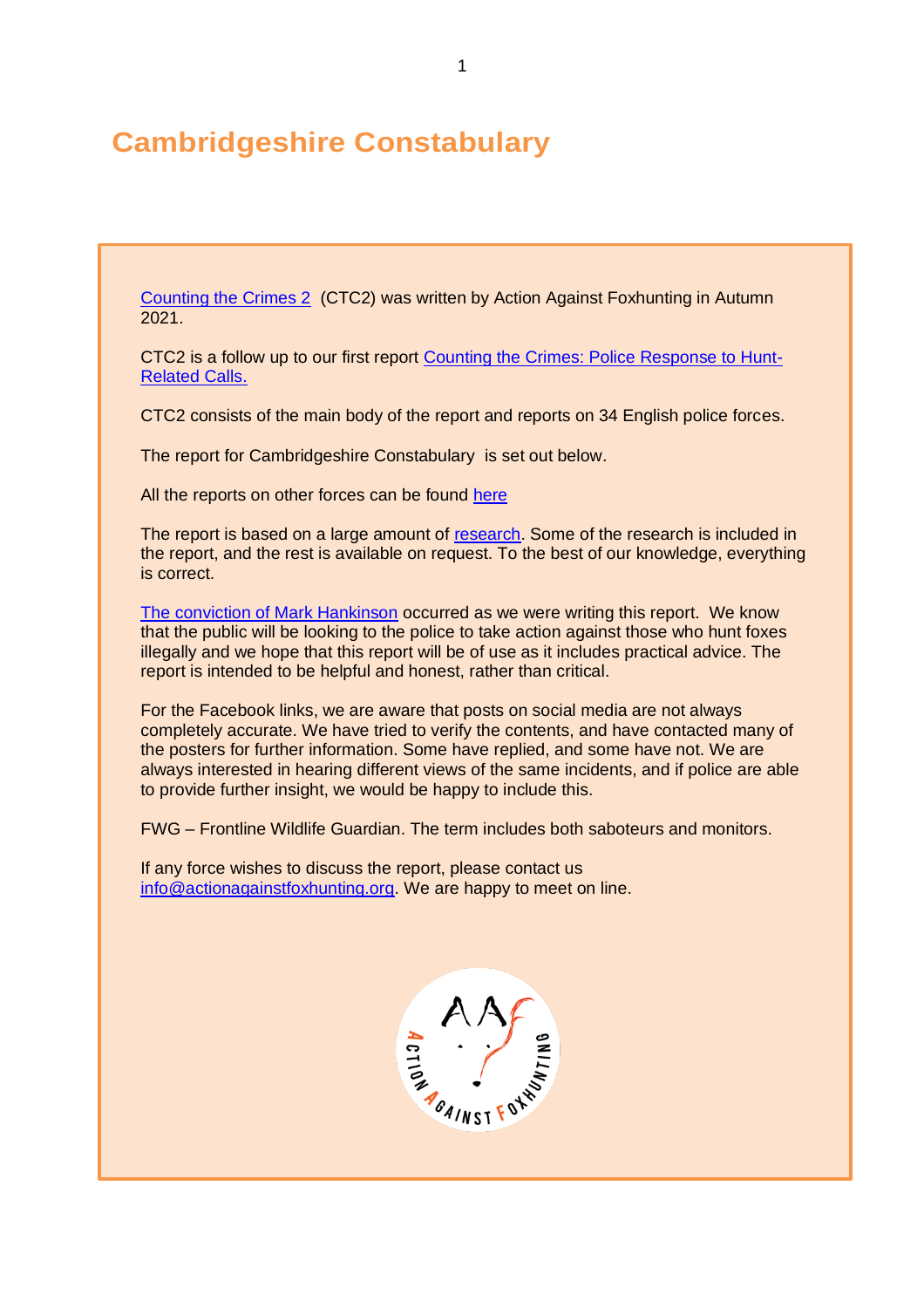#### **How did the force respond to CTC?**

- One email
- Exchange of emails
- Meeting
- **✓** No response at all

# **For the forces who did not respond, how do you rate the response? (suggest no stars)**

2



### **Why have you given this response?**

See below. The force's reputation amongst the FWGs is reasonable.

### **Has this force taken any actual steps to improve their relationship with FWGs?**

- Yes
- **✓** No

## **Does this force have an aide memoire or any guide to policing illegal hunting?**

- Yes
- **✓** No

−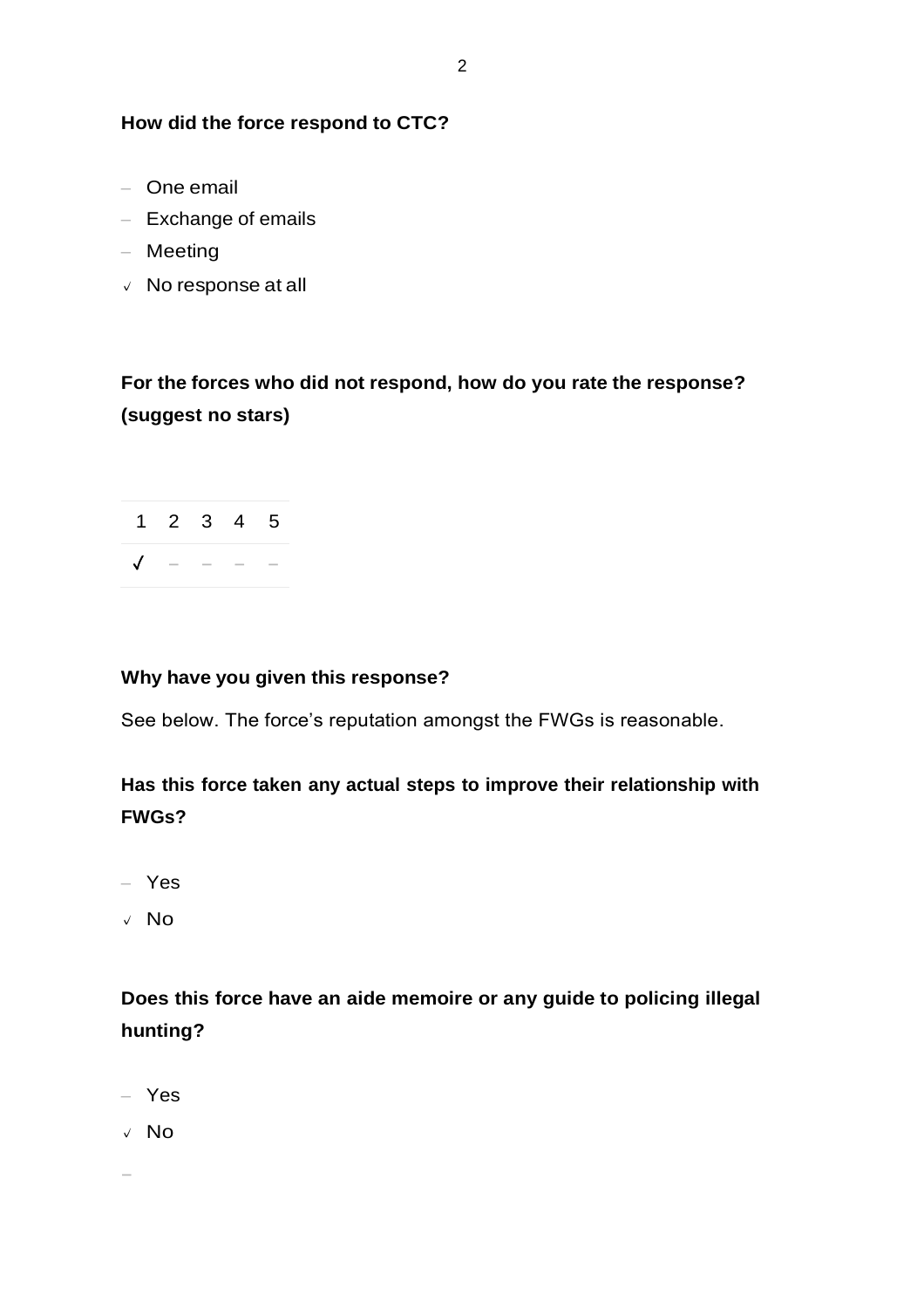### **How well trained are the police in this force?**



### **Why have you given this response?**

2 officers out of 1654 are trained in wildlife crime. The WCOs are largely well respected but this is nowhere near enough given the number of fox and hare hunts that operatein the area.

## **How do you rate this force's behaviour in the field with regard to illegal foxhunting and incidents involvingFWGs?**

- Always appear biased
- Usually appear biased
- Sometimes appear biased
- **✓** Rarely appear biased
- Never appear biased

#### **Why have you given this response?**

Can only go on the observations of a local FWG plus an AAF member who attended a hunt protest with police present.

**Looking at the response to our FOI asking about police systems and organisation with regard to foxhunting, how do you rate their ability to take action on illegal foxhunting?**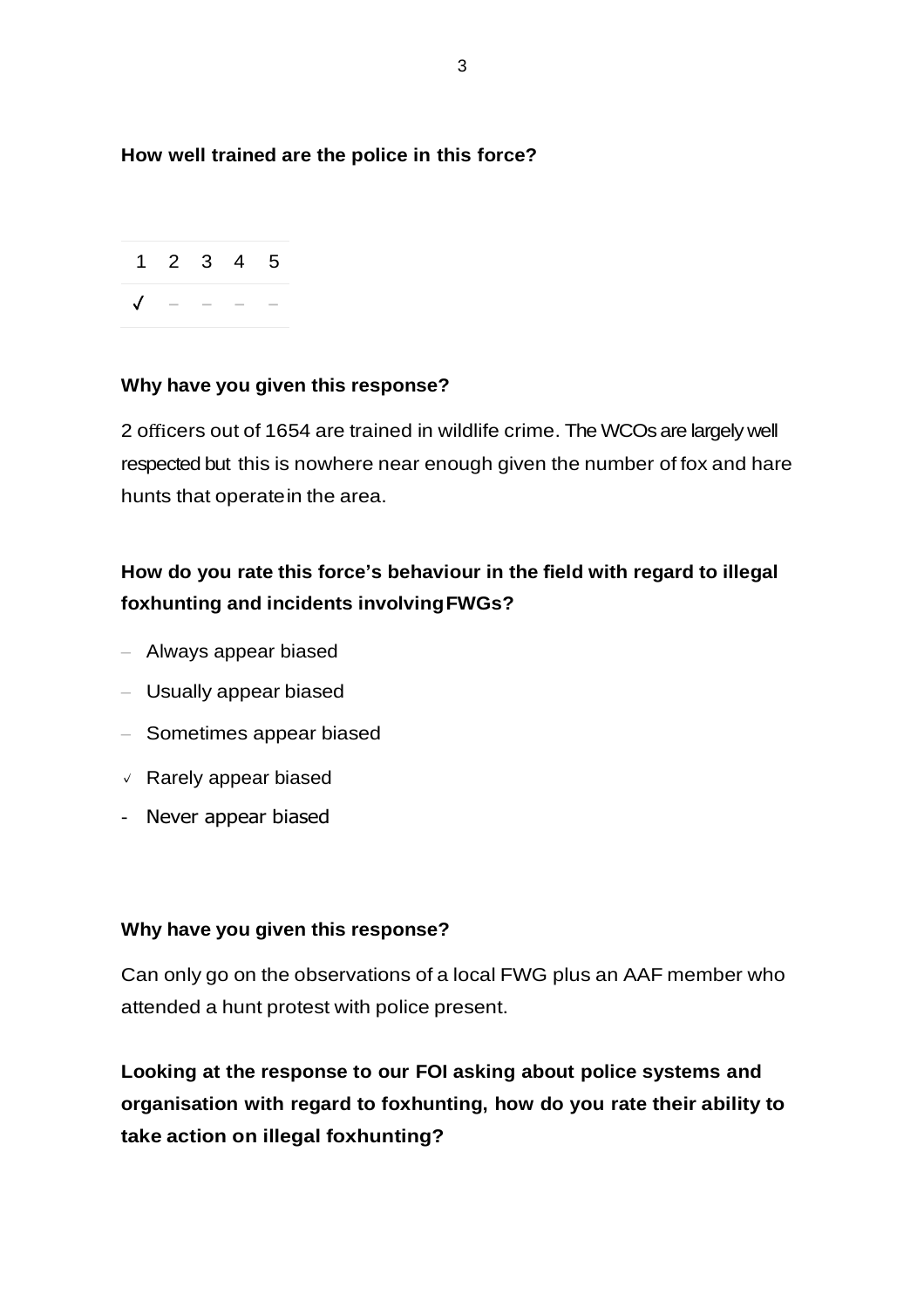

Sabs believe that the Rural Crime Team are "pretty decent". However, the force has not committed many resources to the issue.

The lack of an Aide Memoir for non WCO officers will prevent officers who attend a call to illegal hunting from gathering evidence. They are unlikely to know what to look for.

# **Do you think the force focuses too heavily on public order as opposed to dealing with illegal foxhunting?**

- Yes
- **✓** No

#### **Why have you given this response?**

This is not something that the FWGs have complained about.

#### **Overall, how do you rate this force?**

1 2 3 4 5 − − ✓ − −

#### **Any other comments?**

The FWGs think the force is pretty decent, but the force doesn't appear to want to improve in any way. There is plenty of room to improve in all forces.

The force's public website (which mentions illegal fox hunting in more detail) includes this statement "Fox hunting is a common form of illegal hunting and we are responsible for investigating any alleged cases" - so they do at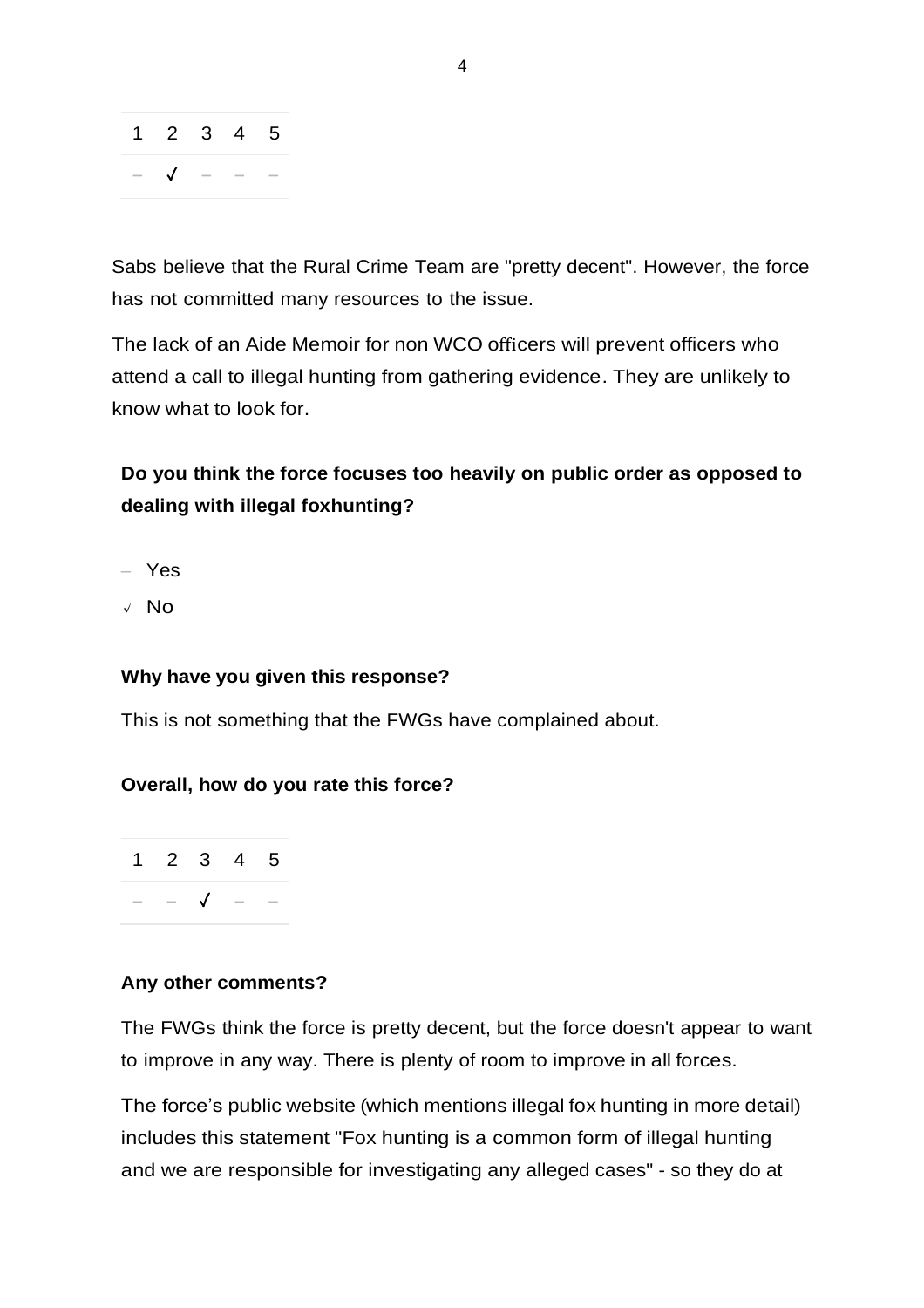least acknowledge that illegal fox hunting is widespread. This is an improvement on nearly all the other forces' websites. However, the force did not engage with AAF.

Nb: there is more hare hunting than fox hunting in Cambridgeshire.

Regardless of the outcome of any court cases relating to the Hunting Office webinars which were exposed November 2020, what was stated in the recordings cannot be unsaid. The Hunting Office made it clear trail hunting IS fox hunting and there was much talk about ways to create a "smokescreen" to cover up illegal hunting. Disrespectful comments were made about the police. The Hunting Office represents all registered hunts in England and Wales therefore the discussions were relevant to all police forces.

### **In the opinion of AAF, how can this police force improve?**

It was a shame that Cambridgeshire Constabulary did not engage with AAF in any way whatsoever. There is potential here; most organisations (not just police) look to improve and the opportunity to engage with AAF was missed. Other forces were very keen to engage.

Cambridge officers would benefit from a much greater understanding of the issues surrounding illegal hunting and the motivations of FWGs. We have created three helpful documents:

[Practical Advice for All Officers](https://www.actionagainstfoxhunting.org/wp-content/uploads/2021/11/B-1411-Practical-Advice-for-all-Police-Forces.pdf) – this includes training advice [A Field Guide for Officers](https://www.actionagainstfoxhunting.org/wp-content/uploads/2021/11/A-1411-FIELD-GUIDE-ILLEGAL-FOXHUNTING.pdf) – to use if they are called to a hunt A Study - [Why sabs and monitors are not protesters.](https://www.actionagainstfoxhunting.org/wp-content/uploads/2021/11/A-1411-Why-sabs-and-monitors-arent-protesters.pdf) – an insight FWG organisations.

# **Hit Reports And Media Reports Mentioning Cambridge Police And Hunting**

<https://www.facebook.com/peterboroughhuntsabs/posts/1879738315514866>